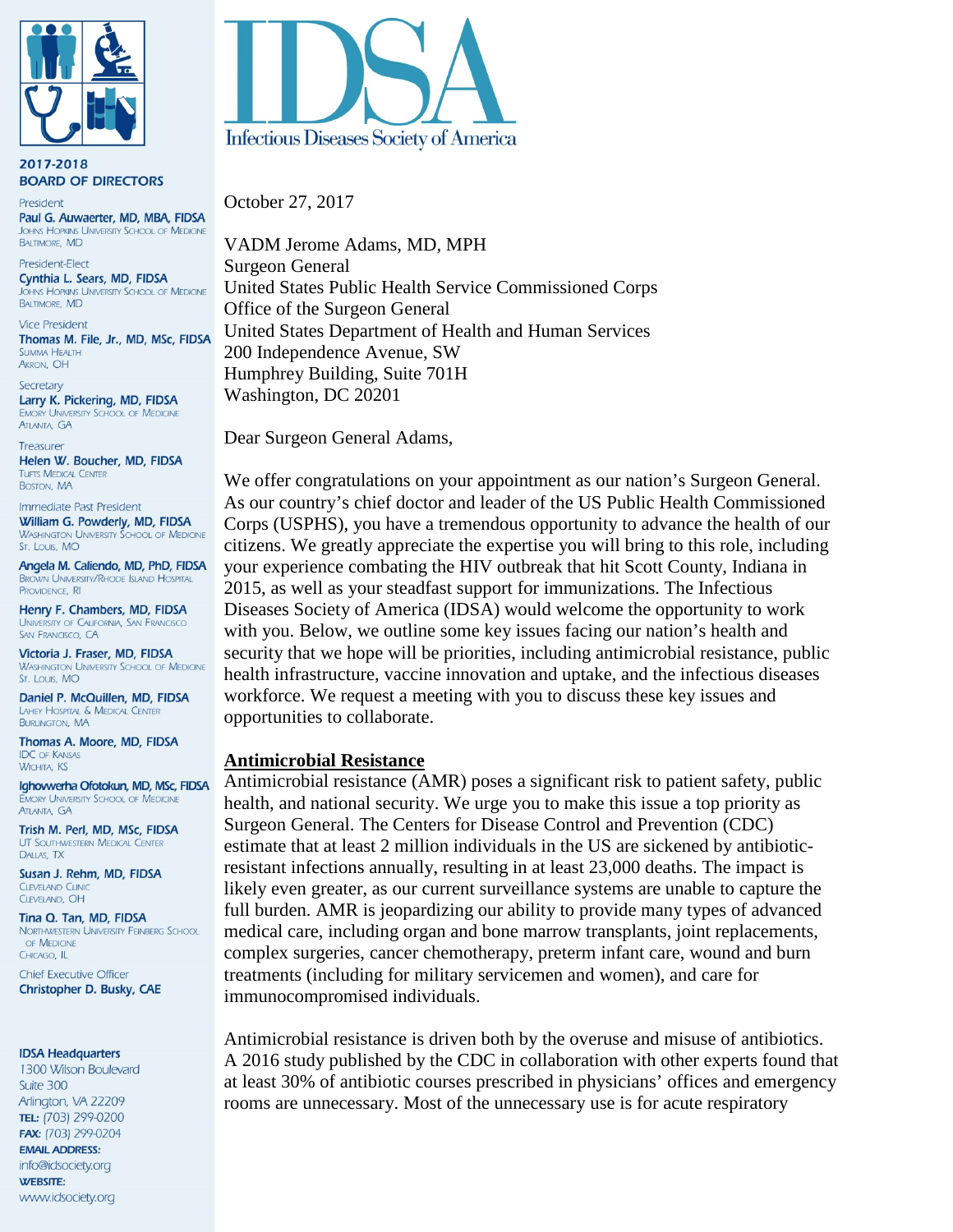infections, such as colds, bronchitis, and sore throats caused by viruses, and even some sinus and ear infections.<sup>[1](#page-1-0)</sup>

As Surgeon General, we encourage your office to educate patients and healthcare providers about antimicrobial resistance including the dangers associated with inappropriate antibiotic use. We also hope your leadership will help advance multiagency efforts to combat AMR. Among the pressing priorities in this area, these include promoting the implementation of antimicrobial stewardship programs in all healthcare facilities to guide optimal antimicrobial use, surveillance systems to detection and to track AMR threats, supporting research to improve our understanding of AMR that will drive the development of urgently needed new therapeutics, diagnostics, and vaccines.

## **Public Health Infrastructure**

As you consider initiatives to protect our nation's health, we urge you to be mindful of essential public health infrastructure including state-of-the-art technology to prevent, detect and track infectious diseases threats; a highly skilled workforce, and coordinated and well-resourced programs to meet public health needs. The USPHS is an essential component of our public health system, stretching across multiple agencies and issues. You have an important opportunity to educate the public and policymakers about the critical role of our public health system in protecting us from diverse threats. Such examples include new HIV and hepatitis C cases linked to the opioid epidemic to vector-borne diseases, pandemic influenza, multidrug-resistant tuberculosis, rising rates of syphilis and spikes in foodborne illnesses. We also urge you to keep in mind that these threats are domestic and global. Infectious diseases know no borders, as evidenced by recent outbreaks of Ebola and Zika. Investing in global health security and global responses to infectious diseases is essential to prevent such threats from reaching our shores.

## **Vaccines**

<span id="page-1-0"></span> $\overline{\phantom{a}}$ 

We greatly appreciate your strong support for immunizations, including your promotion of the HPV vaccine for all medically recommended individuals. We hope you will take an active role in increasing immunization rates as Surgeon General. Vaccines are one of the greatest public health achievements in history, preventing illnesses and deaths and saving money. However, every year, more than 50,000 adults still die from vaccine-preventable diseases. Adult vaccination rates fall far below recommended targets. For example, only 27% of adults over age 60% receive the shingles vaccination, and only 20% of high-risk adults under age 64 receive the pneumococcal vaccination. Barriers, such as fragmented Medicare coverage of vaccines, lack of knowledge about vaccine recommendations, and uneven public health infrastructure to support vaccination are impeding many adults from accessing recommended vaccinations.

Among children, parents' vaccine hesitancy is spurring dangerous outbreaks of measles and other vaccine-preventable diseases and threatening to undo decades of progress toward

<sup>1.</sup> Fleming-Dutra, K., et al. (2016). "Prevalence of Inappropriate Antibiotic Prescriptions Among US [Ambulatory Care Visits, 2010-2011.](https://www.ncbi.nlm.nih.gov/pubmed/27139059)" *JAMA: the Journal of the American Medical Association* 315(17): 1864-1873.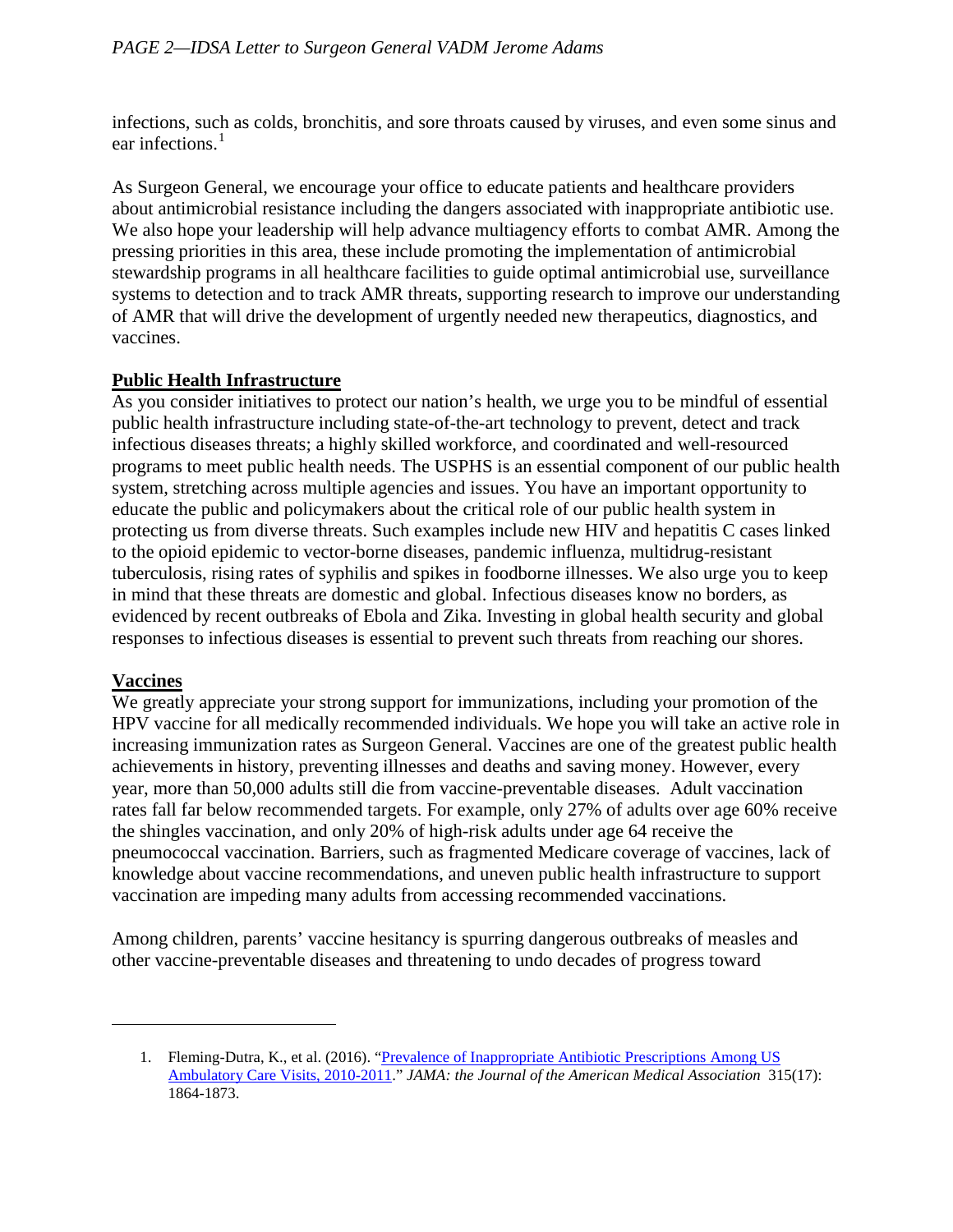eradicating certain infectious diseases. Awareness campaigns and tools to help providers promote vaccination are essential to combat misinformation about vaccines.

#### **ID Physician Workforce**

Protecting the public from infectious diseases requires a skilled workforce that must include infectious diseases physicians. ID physicians care for complex patients with or at risk of serious infections. We conduct research to drive innovation in therapeutics, diagnostics, and vaccines. We lead population health efforts in our health care facilities and communities, including antimicrobial stewardship programs, infection prevention and control programs, bioemergency preparedness programs and other quality improvement activities. Moreover, we help lead public health responses to threats including Ebola, Zika, pandemic influenza, MERS-CoV and bioterror attacks.

Unfortunately, fewer young physicians are pursuing infectious diseases specialty training. According to the National Residency Match Program (NRMP), only 80% (or 312 out of 390) of available ID fellowship positions filled for 2017-2018. In many specialty areas in the field of medicine, all or nearly all available fellowship positions are typically filled. These data indicate an undervaluation of ID. In 2014, IDSA surveyed nearly 600 Internal Medicine residents about their career choices. Very few residents self-identified as planning to go into ID. A far higher number reported that they were interested in ID but chose another field instead. Among that group, the salary was the most often cited reason for not choosing ID. Over 90% of the care provided by ID physicians is considered evaluation and management (E&M) services. These face-to-face, cognitive encounters are undervalued by the current payment systems compared to procedural practices (e.g., surgery, cardiology, and gastroenterology). *This has resulted in a significant compensation disparity between ID physicians and specialists who provide procedure-based care*. Young physicians' significant debt burden (\$200,000 average for the class of 2014) is understandably driving many individuals toward more lucrative specialties, often with faster paths to practice.

Securing a strong pipeline of ID physicians for future generations is critical to our public health preparedness, patient care and national security. We encourage you to work closely with CMS to strive for more appropriate physician compensation and to explore other opportunities, such as loan repayment, to help secure the future of the ID workforce.

Congratulations again on your new role, and thank you for your service to our country. We look forward to the opportunity to work with you.

Sincerely,

Thanks

Paul A. Auwaerter, MD, FIDSA President, IDSA